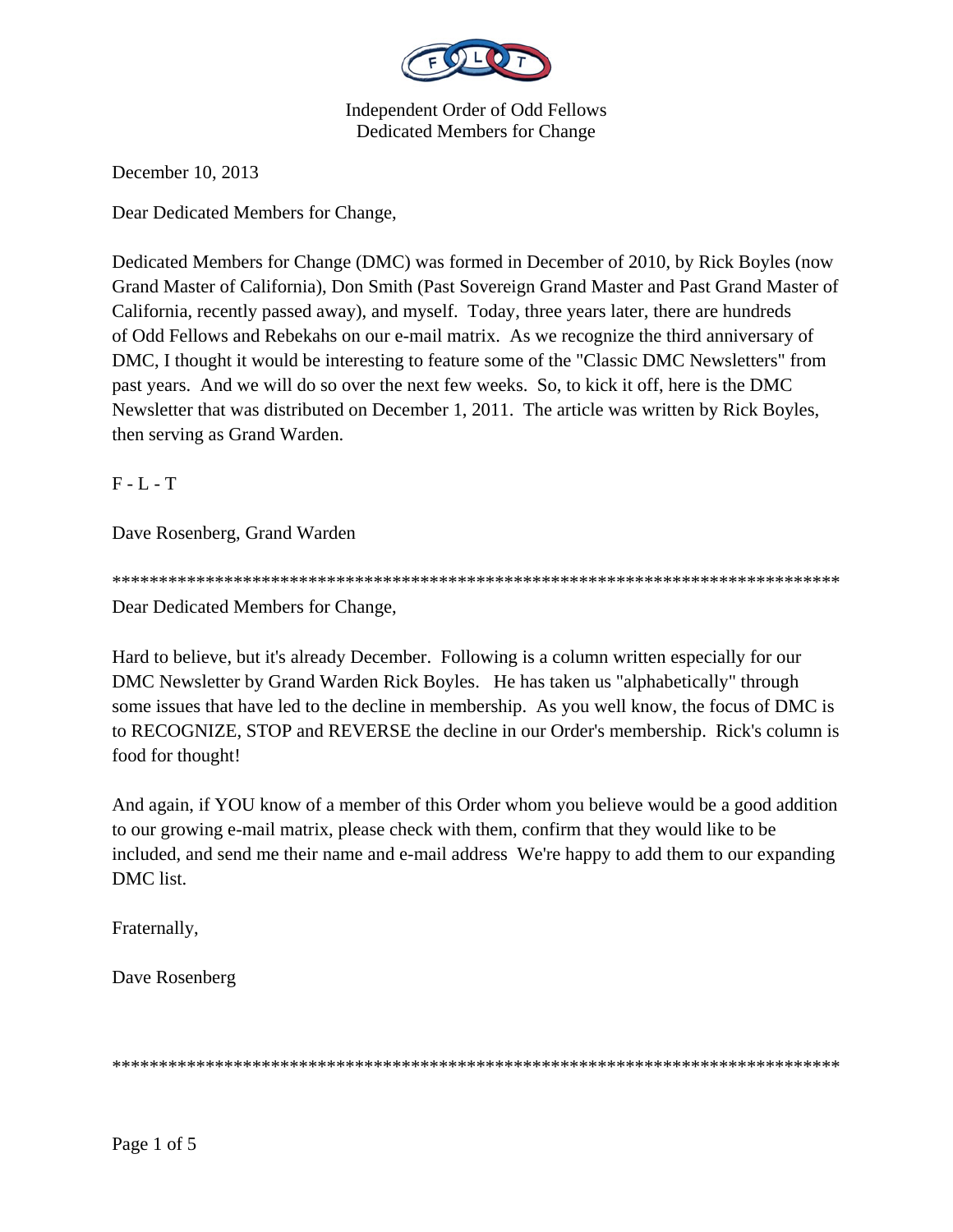

Dedicated Members for Change, December 2011

 Our group was formed with the sole rationality of finding ways in which to add members to our order. Whether or not you agree with our actions, you can't dispute our motivation. Our order is swiftly failing. Just in the period in which I have been a member, we have lost 20 % of our total membership. We can't handle this rate of decline much longer. We have seen once thriving lodges now virtually on the brink of collapse. Members have left our order at a much greater rate than we have garnered new members. Why? For a number of reasons, of which, here are a few spelled out.

a) Many of the older members have died, or no longer attend.

b) A large percentage of our lodges have become virtual vacuums, with no desire to attract new members, to the point that now they have become almost totally exclusionary.

c) There are a number of members who belong to the order merely for self-serving reasons, to protect an agenda, financially generally. While this is not wrong, it is wrong to fear new members because of a fear of intrusion or self-examination.

d) Older members resent newer members, claiming that they are not "true odd fellows", when, in effect, they can't even state what a true odd fellow is, except to point at themselves. In point of fact, the members who oppose new membership are the ones who actually are beginning not to resemble true odd fellows. Has Odd Fellowship come to mean hatred and fear?

e) We as an order for years have resisted any trend towards technological advancement. Most of us refuse to use email, although obviously, it is here to stay. It is also obvious that those who are connected by email and other modern methods, such as facebook, twitter, etc. are more apt to be connected to the order in general.

f) Long term members like to guard their own existence by fear and resentment, often belittling new members or those who try to be the least bit innovative. I personally have been berated by people I have long admired for being part of a group simply formed around studying how to get new members. They have allowed anger and resentment to guide everything they do. They intend to stifle change by ignoring the need for change. Or, they say the order needs change, just not "our change".

g) Rumor and gossip about newer members is so rampant that anyone new is subjected to slander unless they toe the party line, which is so outmoded as to be ludicrous.

h) New members, who join to be part of revitalized lodges, are often treated as lesser members, since perhaps they joined for musical, dramatic, or other lodge committee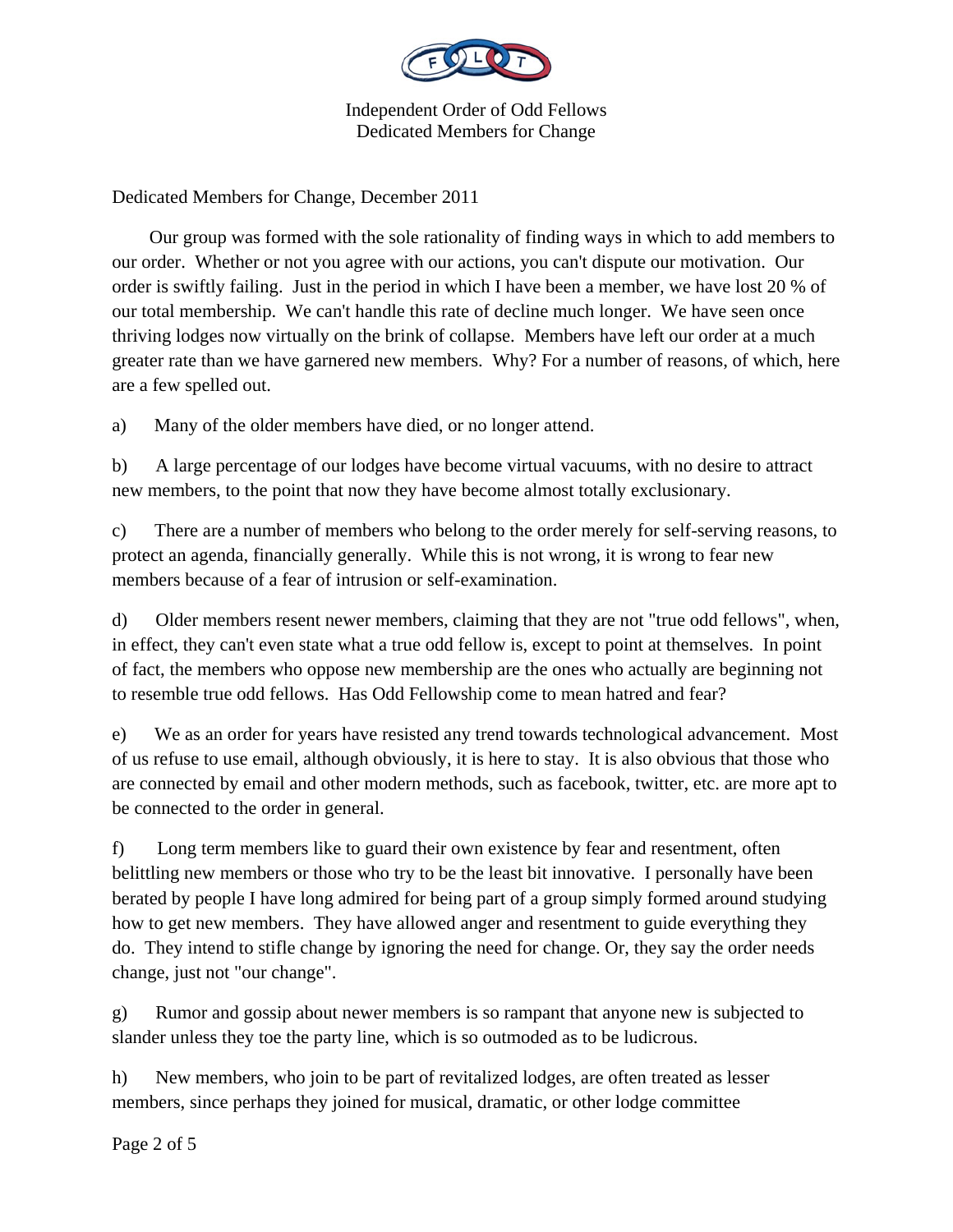

reasons. Yet, we cease to realize that people must join for one reason or another. No one is born an odd fellow. No one odd fellow is truer than another.

i) Racial or Sexual bias. Long a part of our history, we still seem focused upon hatred of one type or another. Yet, we talk about friendship, love and truth. Whose friendship, love and truth are we referring to? Just our own?

j) Ludicrous dress codes. Both our male and female members practice total immersion into the 1920's dressing in tuxedos and long dresses. Every time I ask a new member why they don't attend a function they answer that they don't possess the appropriate dress or tuxedo. Nowhere else in modern life do we ask people to dress in such an outlandish manner.

k) We're the boss and you're not. That is the attitude of the old line. They don't want new members, and certainly don't want to have new members sit at their table. They have controlled the order so long now that to go against what they believe, would amount to their vision of treason.

l) Functions revolve around the elderly. Even our committee is made up of primarily elderly individuals, but we have gotten to the point where most of our functions are geared towards the elderly. Functions are planned which actually exclude anyone with a job. Annual trips tend to be grand voyages to far off places for 2 weeks at a time. So, we get the same old retirees every year. I personally have spoken to many members who would like to attend annual events but can't because of employment or family responsibilities.

m) The code. We have allowed the code, or codes, to become bludgeons. Every time some member announces a new idea or event, we search the code to see why it should not be allowed. In fact, the code is meant to maintain a semblance of order and congeniality. Nothing else. We have come to the point where we only legislate mediocrity. The code should be edited down to the point, where all that is undesirable is conduct unbecoming of an odd fellow. If we say that the order in general is failing, what does that say about our code? Simply put, the code has become too restrictive.

n) React but don't overreact. Too many times, we close lodges rather than counsel individuals. Most people mean well. Rather than pull a charter, we should examine an issue. Sooner or later, there will be too few charters to pull. If a member is bad, it does not follow that a lodge is bad.

o) Along those lines, a lodge should be allowed to remove a member or members for cause. Period. The code allows for this, but also has been so written that a trial by a lodge is so convoluted that even Perry Mason would have a hard time getting it right. Many people have left the order because of another member being too disruptive or destructive. Neither should be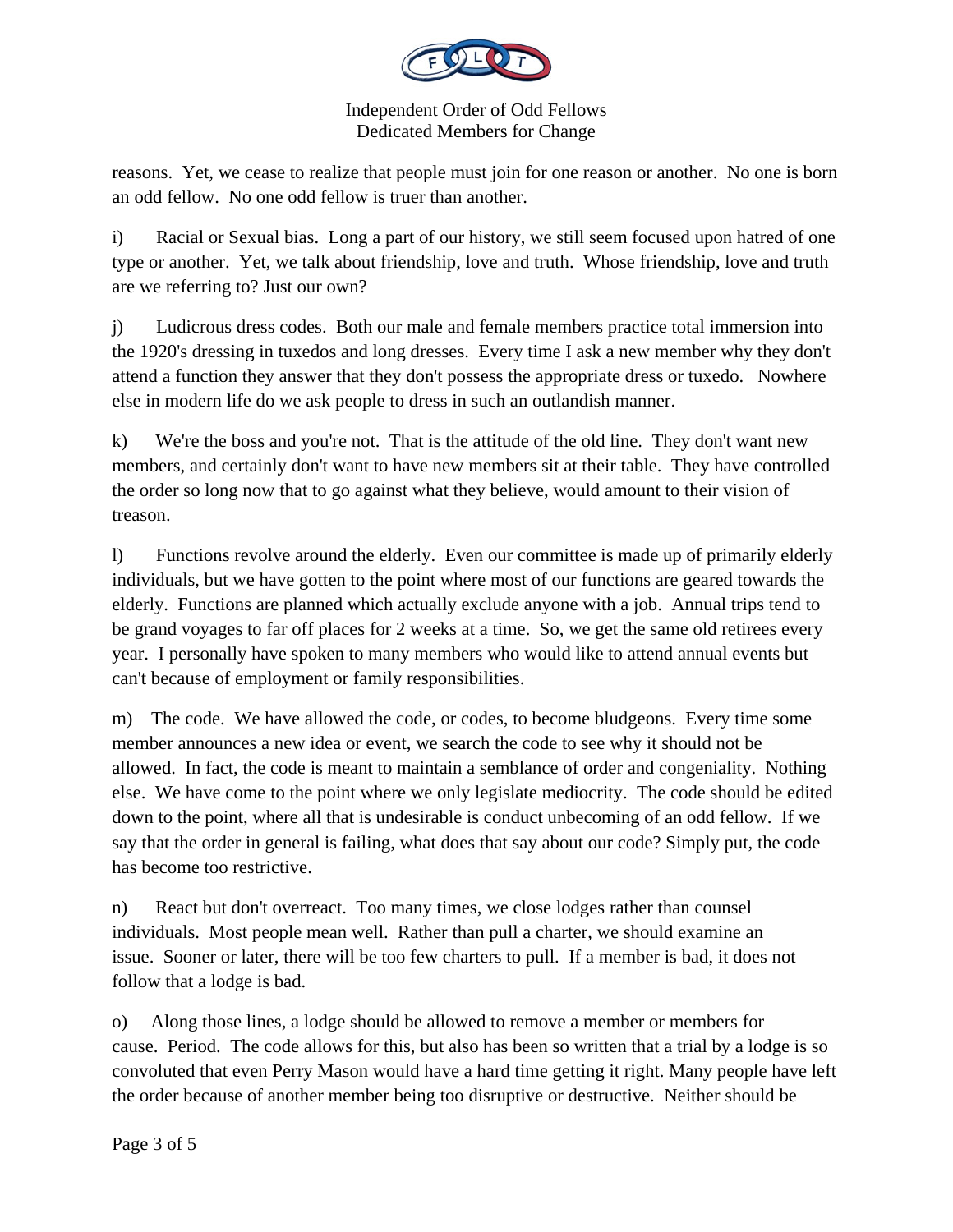

tolerated. If we are really serious about conduct unbecoming an odd fellow, than no one should be allowed to promote violence, swear, or otherwise disrupt a lodge. Why would we want that in any lodge? Certainly all members have a right to feel safe and secure in their own lodge, and that should allow them the right to remove someone who is threatening or overbearing. Years ago, a large lodge could be self-policing. Now, smaller lodges are being commandeered by those who have only their own agenda to protect.

p) Protect our heritage. Too many times, lodges have been sold lock, stock, and barrel without first assessing its internal possessions or property. Some lodges date back to the gold rush, which means that many of the furnishings or possessions date to that time as well. I have gone to lodges in disrepair which house great stores of antiques or first editions, yet they close or fail in bankruptcy. For many years, no member even viewed a property that was put up for sale. Would you handle your own property in such a cavalier manner?

q) Membership drives designed to fail. Too many times, we initiate or continue membership drives that have little or no consequence. Other times, we resist the urge to try something new. If we are to grow, we must drop what has not worked and try something new. We look for things that are inexpensive, and yet, we still don't realize, that the internet is free, that email is endless, that facebook and twitter are worldwide, and all can be done in the comfort of our own homes. Even my own 85 year old mother enjoys email and facebook. It is time that the order actually at least climbed into the 1980's (at least!).

r) Hatred. Too many of the older members are carrying longstanding resentment towards others. This should not be tolerated. No matter what the position of the odd fellow, no matter what he or she has originally accomplished no hatred should be tolerated. Yelling at another member causes only discomfort.

s) Fear. We all fear the new or unseen. But if we are to guide by friendship, love and truth, this should act as a shield to protect us. If those who are to join us also practice friendship, love and truth, we have nothing whatsoever to fear.

t) Truth. We must first examine ourselves. Are we handling ourselves in the correct manner? Do we love what we do? Are we in the order for the proper reasons? Everyone joins for one reason or another. All clubs or lodges maintain a focus, but has our focus been dulled? Do we see all people as prospective members? Too many times, we eliminate people before we even take the time to know them.

u) Acceptance. Many of us are old. All of us will end up old. We must understand that new members bring new ideas. This is not to be feared. If we lead by love, those we want to join us will reciprocate.